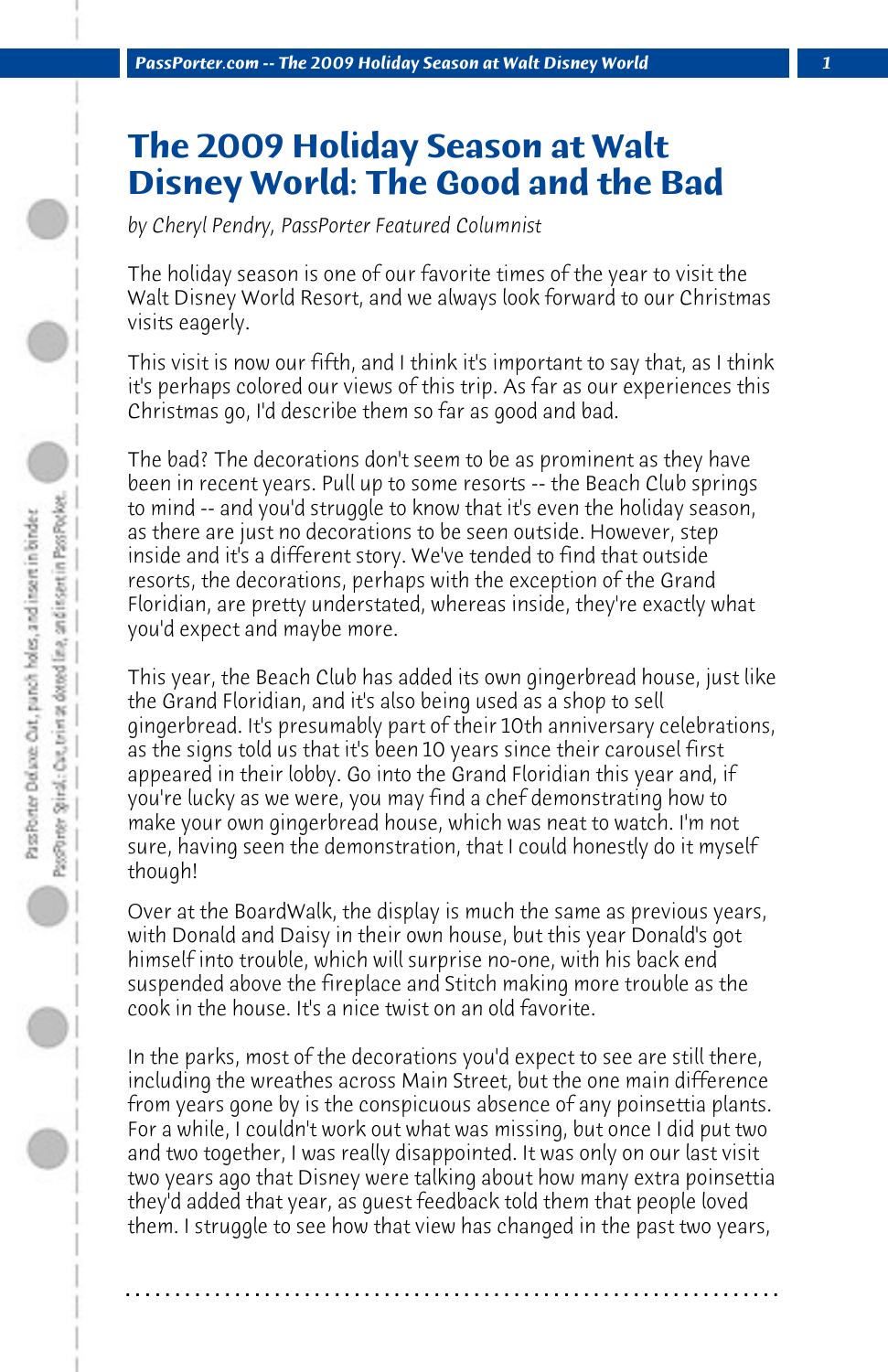so I can only assume that the plants are gone as a result of cutbacks. Whatever the reason, it's a great shame and I hope it's something that Disney quickly reinstates, as I for one, really missed them.

The trees at each of the parks are exactly what you'd expect if you've visited in the holiday season before. If you haven't, then be prepared for towering trees that are impossible to miss and are beautifully decorated in keeping with the theme of the park they're in.

As far as holiday events go, we were lucky enough to attend a couple, including Mickey's Very Merry Christmas Party. I couldn't see anything that had been removed, compared to previous years, and if anything, I thought that perhaps they had added more in this year. There certainly seemed to be more characters around. For the first time in ages, we saw both Tweedledum and Tweedledee and the Queen of Hearts. The Cast Member with them told us that they were making a conscious effort to bring in characters for the party that weren't usually seen during daytime hours, which is a nice perk. That trend continued in Toontown, with Prince Philip appearing with Princess Aurora, and Prince Charming with Cinderella, while Minnie was to be seen in all her Christmas finery.

The Holiday Wishes fireworks were just as spectacular as in previous years, although having seen it both from our room at Bay Lake Tower and in the park itself, we suspected, but weren't sure, that perhaps the final set of periphery fireworks that appear to surround you had been scaled back a little bit, but otherwise, it was as stunning as previously. The same goes for the holiday version of IllumiNations and I'm pleased to report that I was not the only one of our group moved to tears by the whole thing. This addition to the usual version of IllumiNations is something we love and I'd personally be delighted to see something similar, obviously to a different theme, all year round.

We took in the Osborne Lights twice and found them to perhaps be more popular than ever. You need to choose the time of your visit carefully for these. Go when they open and there's every chance that they'll be packed, with it impossible to move. We were literally shoulder to shoulder with people all the way round on the first night we went, yet the next night during evening Extra Magic Hours, it was much more pleasant and a lot quieter. Do keep in mind though that more people appear to have discovered PhotoPass this year. We've never seen the lines as long for the photographers at the Lights as they were this year. If you want some PhotoPass pictures then, prepare yourself for a lengthy wait, but the results are worth it.

Generally, Christmas at Disney this year was very similar to previous

**. . . . . . . . . . . . . . . . . . . . . . . . . . . . . . . . . . . . . . . . . . . . . . . . . . . . . . . . . . . . . . . . . .**